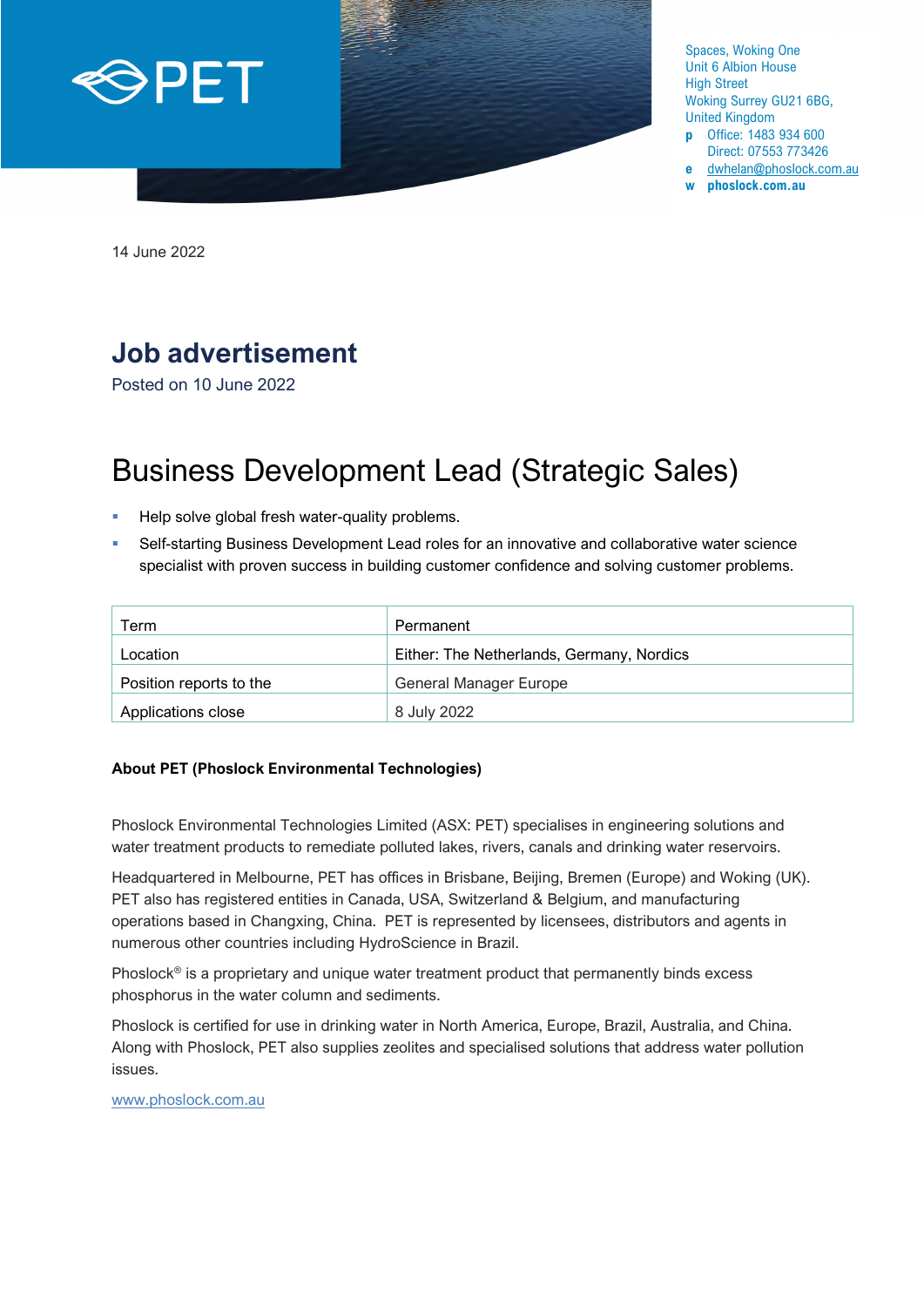

#### **About the role**

The newly-formed positions of Business Development Leads (2 roles) expands PET's reach in the European market. The customer base consists of lake managers and other water body managers and custodians including government, private entities and corporates; as well as their advisors and partners including distributors and environmental companies. The main purpose of these positions is to develop relationships, understand their unique situation and challenges and codevelop tailored technical solutions that sustainably manage excess nutrient problems and improve water quality and environmental outcomes. Both roles report to the General Manager Europe and are supported by PET's global aquatic science and product solutions team, and local applications expertise.

The main responsibilities of both roles are to:

- Scan the horizon for opportunities, investigating water bodies with excess nutrient problems.
- Engage with lake managers and others to understand their needs and technically assess the situation.
- Develop technical solutions tailored to each customers unique requirements.
- Continue to manage the relationship and the solution: reporting progress, reassessing changes in the environment and making adjustments over time as required.
- Grow and manage the sales pipeline Educate industry about PET's unique product advantages, representing PET professionally and enthusiastically.
- Make customer presentations and attend trade shows and conferences.

In addition, the Business Development Lead will collaborate with the General Manager to form business partnerships within in the chosen sector/markets and create and execute market strategies.

PET has a strengths-based team approach and some flexibility exists to balance the strengths of individuals in terms of role focus.

Both roles involve travel across Europe approximately 40-60% of the time to work on site with customers, actively solving their lake and freshwater body management problems and developing strong partnerships. The initial focus will be on opportunities in the The Netherlands and Germany, expanding across the continent to meet the need we have identified for PET's unique remediation solutions that are kinder to the environment than alternatives. The ability to speak Dutch and/or German is essential.

A competitive salary is available, considering skills, experience and potential.